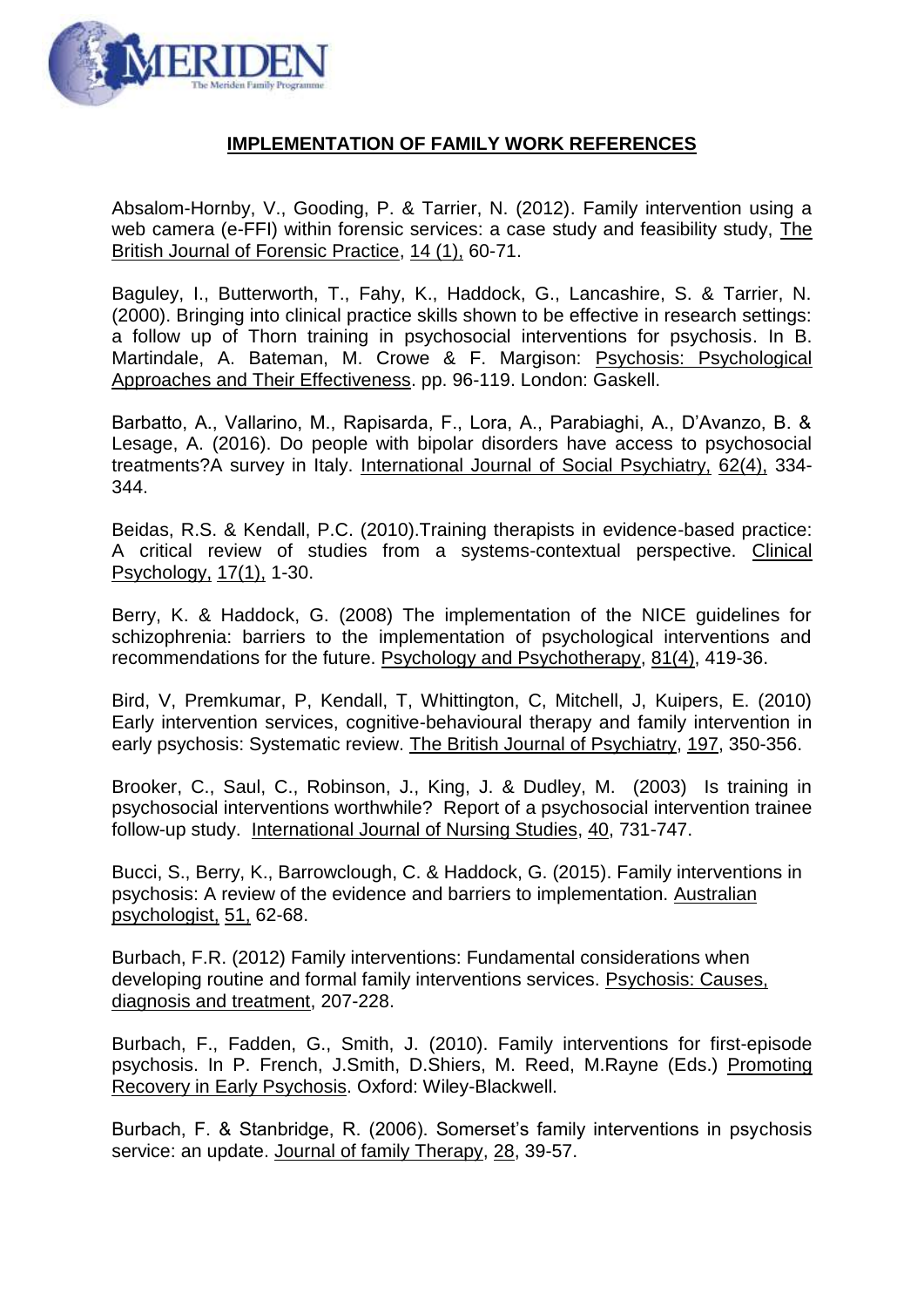Burbach, F. & Stanbridge, R. (2007). Involving Carers. . In D. Froggatt, G.Fadden, D.L. Johnson, M. Leggatt & R.Shankar (Eds.) Families as Partners in Care: A Guidebook for Implementing Family Work. pp. 50 – 65. Toronto: World Fellowship for Schizophrenia and Allied Disorders.

Burbach, F. & Stanbridge, R. (2009). Setting up a Family Interventions (FI) service – a UK Case Study. . In F. Lobban & C. Barrowclough, A Casebook of Family Interventions for Psychosis. Chichester: Wiley and Sons. pp. 287-307.

Burbach, F.R. (2012) Family interventions: Fundamental considerations when developing routine and formal family interventions services. Psychosis: Causes, diagnosis and treatment, 207-228.

Campbell, A.S. (2004) How was it for you? Families experiences of receiving Behavioural Family Therapy, Journal of Psychiatric and Mental Health Nursing, 11, 261–267.

Caqueo-Urizar, A., Rus-Calafell, M., Urzua, A., Escudero, J., Guiterrez-Maldonado, J. (2015). The role of family therapy in the management of schizophrenia: Challenges and solutions. Neuropsychiatric Disease and Treatment, 11, 145-151.

Cleary, M., Freeman, A. & Walter, G. (2006). Carer participation in mental health service delivery. International Journal of Mental Health Nursing, 15, 189-194.

Cohen, A.N., Glynn, S.M., Murray-Swank, A.B., Barrio, C., Fischer, E.P., McCutchein, S.J., Perlick, D.A., Rotondi, A.J., Sayers, S.L., Sherman, M.D. & Dixon, L.B. (2008) The Family Forum: Directions for the Implementation of Family Psychoeducation for Severe Mental Illness. Psychiatric Services, 59(1), 40-48

Cohen, A.N., Glynn, S.M., Hamilton, A.B. & Young, A.S. (2010) Implementation of a Family Intervention for Individuals with Schizophrenia. Journal of General Internal Medicine, 25(1), 32-37

Corrigan, P.W., Steiner, L., McCracken, S.G., Blaser, B. & Barr, M. (2001). Strategies for disseminating evidence-based practices to staff who treat people with serious mental illness. Psychiatric Services, 52, 1598-1606.

Department of Health (2006). Layers of Leadership: hidden influencers of healthcare improvement. Research into practice, Report No. 10. London, Department of Health.

Eassom, E., Giacco, D., Dirik, A. & Priebe, S. (2014). Implementing family involvement in the treatment of patients with psychosis: a systematic review of facilitating and hindering factors. BMJ Open, 4(10). doi: 10.1136/bmjopen-2014- 006108.

Fadden, G. (1997) Implementation of Family Interventions in Routine Clinical Practice: a Major Cause for Concern. Journal of Mental Health, 6, 599–612.

Fadden, G. (1998) 'Family Intervention'. In C.Brooker, & J.Repper, (Eds.) Serious Mental Health Problems in the Community.London: Balliere Tindall Limited.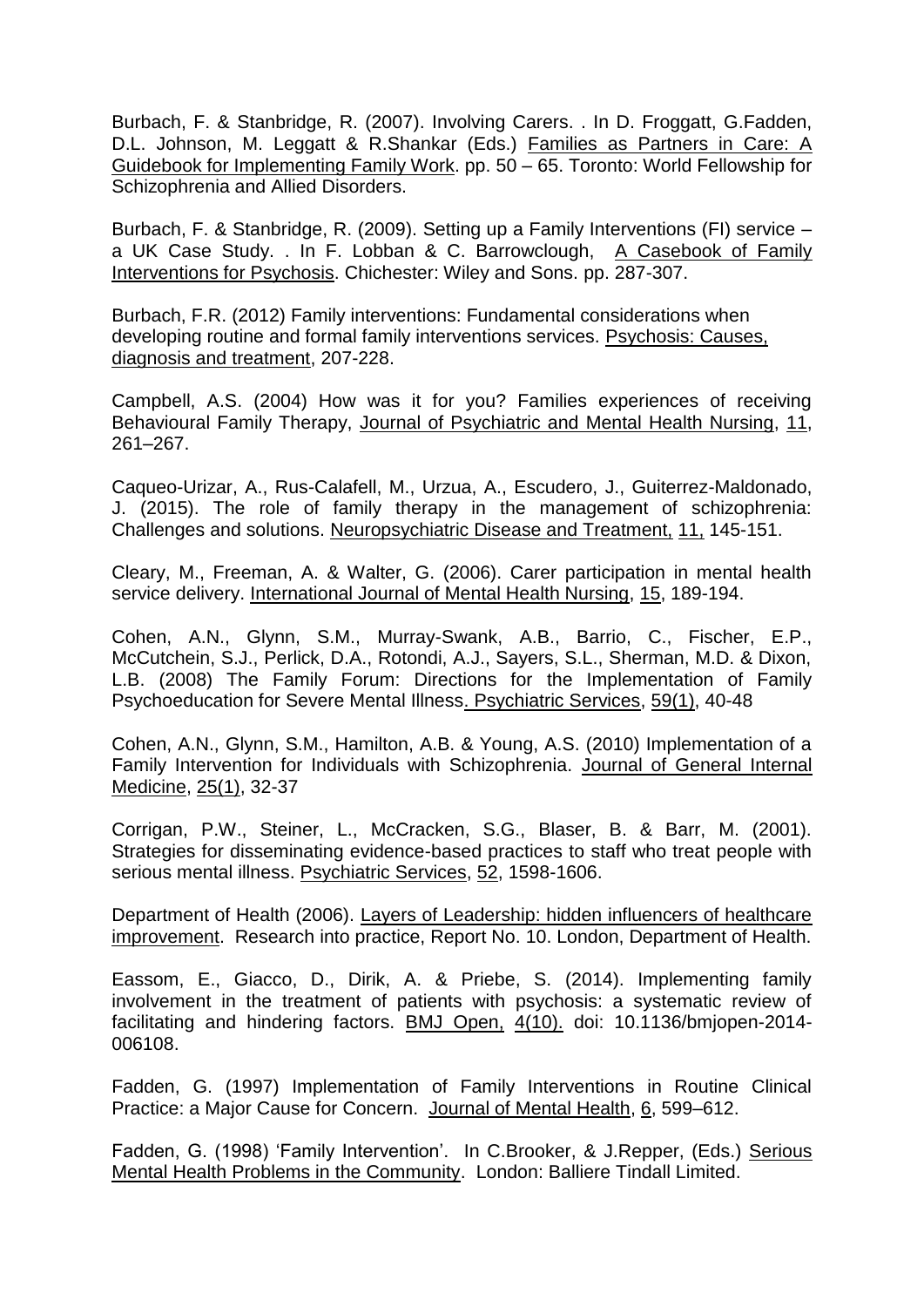Fadden, G. (2006a) Training and disseminating family interventions for schizophrenia: developing family intervention skills with multi-disciplinary groups. Journal of Family Therapy, 28, 23-38.

Fadden, G. (2006b). Family Interventions. In G. Roberts, S. Davenport, F. Holloway & T. Tattan (Eds.) Enabling Recovery: The Principles and Practice of Rehabilitation Psychiatry. pp. 158-169. London:Gaskell.

Fadden, G. (2007). Involving and training professionals in family work. In D. Froggatt, G.Fadden, D.L. Johnson, M. Leggatt & R.Shankar (Eds.) Families as Partners in Care: A Guidebook for Implementing Family Work. pp 38 – 49. Toronto: World Fellowship for Schizophrenia and Allied Disorders.

Fadden, G. (2009). Overcoming barriers to staff offering interventions in the NHS. In F. Lobban & C. Barrowclough. (Eds). A Casebook of Family Interventions for Psychosis. Chichester: Wiley and Sons. pp. 309-335.

Fadden, G & Birchwood, M. (2002) British models for expanding family psychoeducation in routine practice. In H.P. Lefley & D.L. Johnson (Eds.) Family Interventions in Mental Illness: International Perspectives. Praeger: Westport,CT.

Fadden, G, & Heelis, R. (2011) The Meriden West Midlands Family Programme: Lessons Learned Over Ten Years. Journal of Mental Health, 20(1), 79-88

Fadden, G., Heelis, R. & Bisnauth, R. (2010). Training mental health care professionals in Behavioural Family Therapy: an audit of West Midlands trainers' experiences. Journal of Mental Health Training, Education and Practice**,** 5(2**),** 27-35.

Falloon, I. R. H. (2003). Family interventions for mental disorders: Efficacy and effectiveness. World Psychiatry, 2 (1).

Froggatt, D., Fadden, G., Johnson, D.L., Leggatt, M. & Shankar, R. (Eds.) (2007). Families as Partners in Care: A Guidebook for Implementing Family Work. Toronto: World Fellowship for Schizophrenia and Allied Disorders.

Georgiades, N.J. & Phillimore, L. (1975). The myth of the hero-innovator and alternative strategies for organisational change. In C.C. Kiernan & F.P. Woodford (Eds.) Behaviour Modification in the Severely Retarded.

Girón, M., Fernández-Yañez, A., Mañá-Alvarenga, S., Molina-Habas, A., Nolasco. A., & Gómez-Beneyto M. (2010). Efficacy and Effectiveness of Individual Family Intervention on Social and Clinical Functioning and Family Burden in Severe Schizophrenia: a 2-year Randomized Controlled Study. Psychological Medicine, 40(1), 73-84.

Gold, P.B., Glynn, S.M. & Mueser, K.T. (2006) Challenges to Implementing and Sustaining Comprehensive Mental Health Service Programs. Evaluation and the Health Professions, 29(2), 195-218.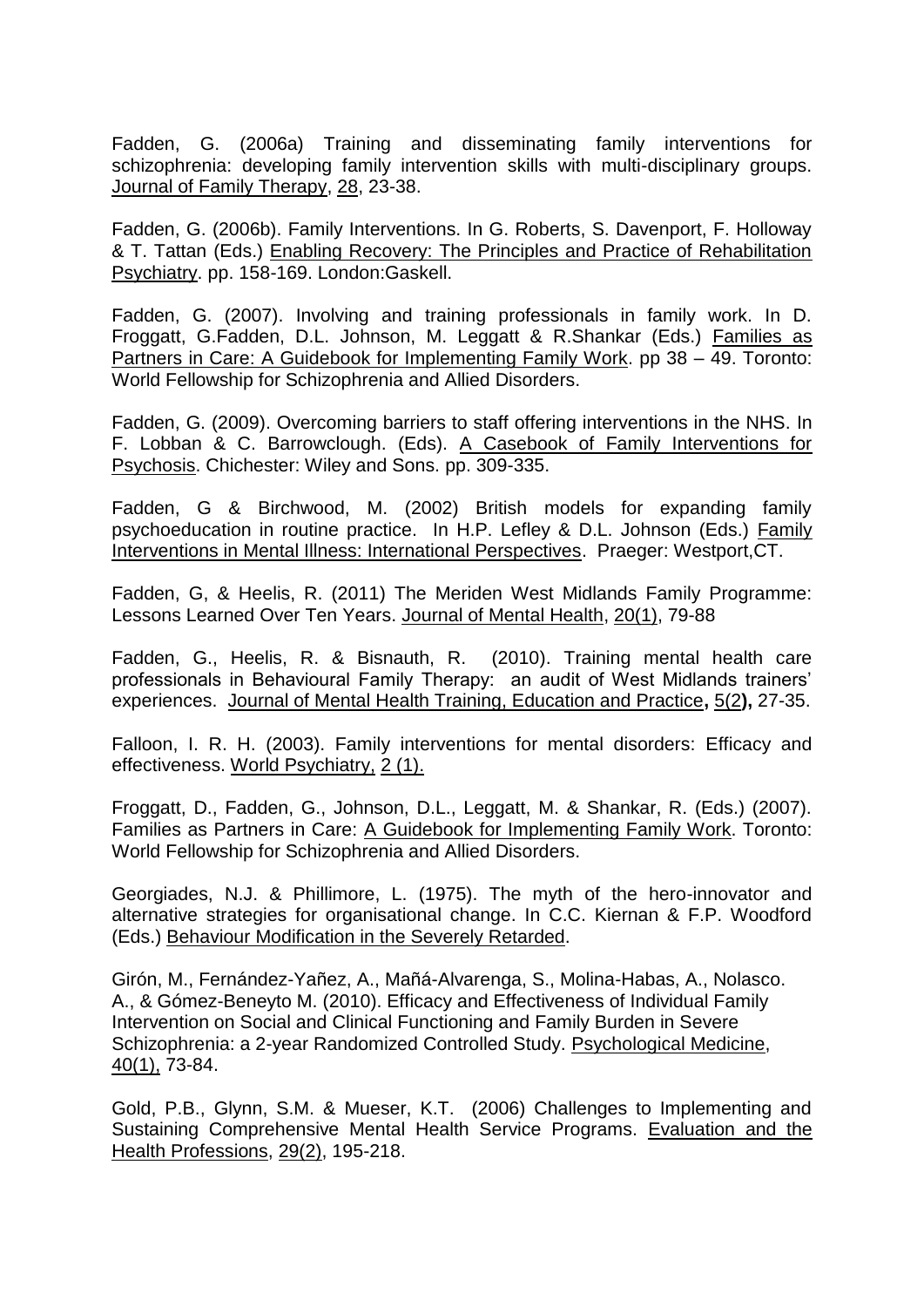Gottlieb, J.D., Mueser, K.T., Glynn, S.M. (2012) Family therapy for schizophrenia: Co-occurring psychotic and substance use disorders, Journal of Clinical Psychology: In session, 68(5), 490–501.

Gutie´rrez-Maldonado, J., Caqueo-Urı´zar, A. & Ferrer-Garcı´a, M. (2009) Effects of a psychoeducational intervention program on the attitudes and health perceptions of relatives of patients with schizophrenia, Social Psychiatry Psychiatry Epidemiology 44, 343–348.

Hackman, A., & Dixon, L. (2008) Issues in Family Services for Persons With Schizophrenia. Psychiatric Times , 25(3), 1. <http://www.psychiatrictimes.com/display/article/10168/1147641?pageNumber=1>

Hanbury, A. (2013) The relative influence of team climate, team norms and social network norms on health professionals' implementation of a national recommendation to offer services-users diagnose with schizophrenia family intervention therapy. Psychology, Health & Medicine, 18 (5), 619-625.

Hartman, D. & De Courcey, J. (2015). Family therapy in the real world: Dialogical practice in a regional Australian public mental health service. Australian and New Zealand Journal of Family Therapy, 36(1), 88-101.

Hastrup, L.H., Kronborg, C., Bertelsen, M., Jeppesen, P., Jorgensen, P., Peterson, L., Thorup, A.,Simonsen, E. & Nordentoft, M. (2013) Cost-effectiveness of early intervention in first-episode psychosis: Economic evaluation of a randomised controlled trial (the OPUS study), The British Journal of Psychiatry, 202 (1), 35–41.

Hemmelgarn, A.L., Glisson, C. & James, L.R. (2006). Organizational culture and climate: Implications for services and interventions research. Clinical Psychology: Science and Practice, 13(1), 73-89.

Herschell, A.D., Kolko, D.J., Baumann, B.L. & Davis, A.C. (2010). The role of therapist training in the implementation of psychosocial treatments: A review and critique with reccomendations. Clinical Psychology Review, 30(4), 448-466.

Hughes,I., Hailwood, R., Abbati-Yeoman,J. & Budd, R. (1996). Developing a family intervention service for serious mental illness: Clinical observations and experiences. Journal of Mental Health, 5, 145-159.

Iles, V. & Sutherland, K. (2001). Organisational change: A review for health care managers, professionals and researchers. London: SDO.

Ince, P., Haddock, G. & Tai, S. (2015). A systematic review of the implementation of recommended psychological interventions for schizophrenia: Rates, barriers, and improvement strategies. Psychology and Psychotherapy: Theory, Research and Practice, DOI: 10.111/PAPT.12084.

James, C., Cushway, D. & Fadden, G. (2006). What works in engagement of families in behavioural family therapy? A positive model for the therapist perspective. Journal of Mental Health, 28,23-38.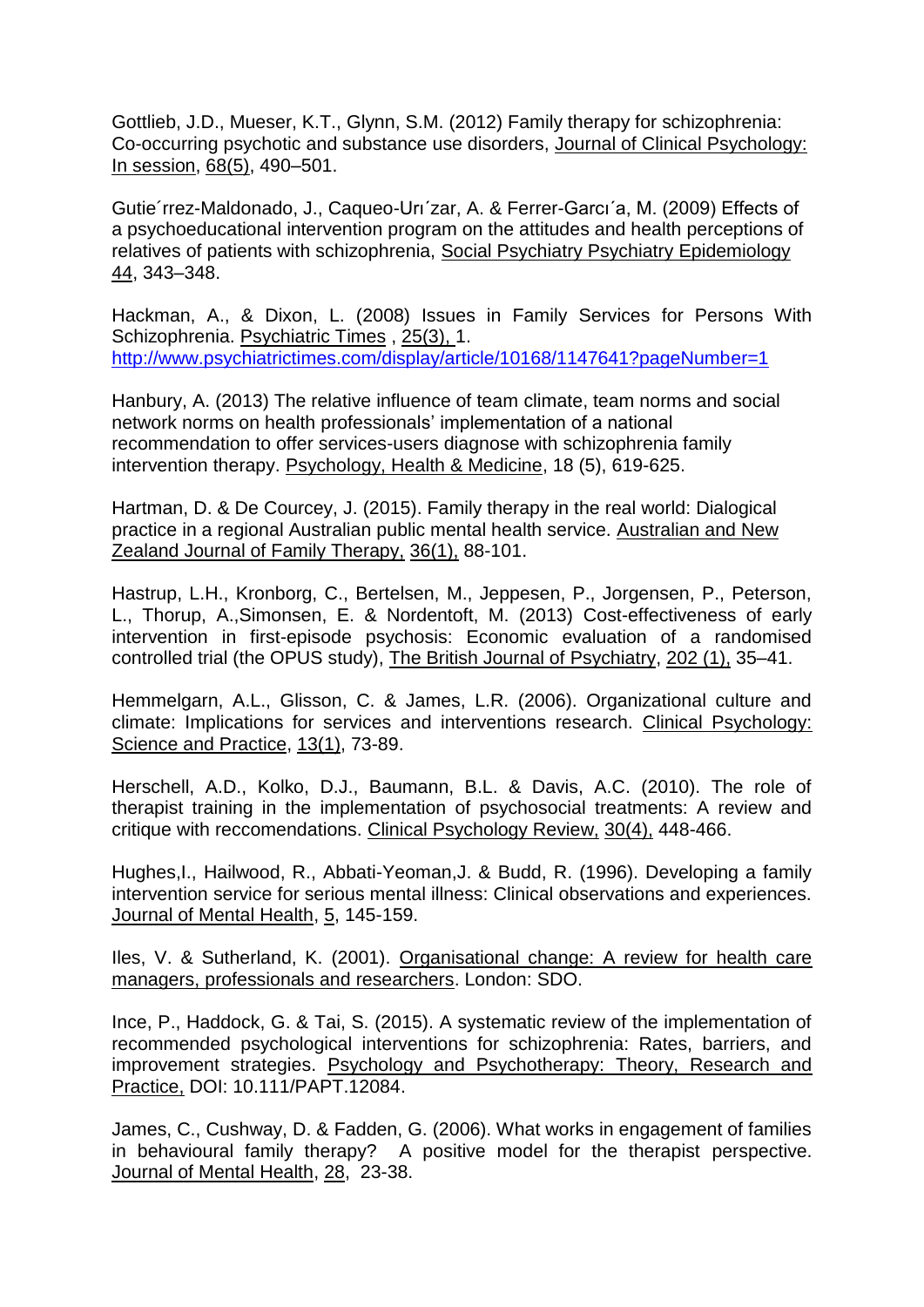Kanter, R.M., Stein, B. & Jick, T. (1992). The Challenge of Organisational Change. London: Free Press.

Kavanagh, D.J. (2016). What the problem may be with family intervention…and with dissemination more generally: A commentary. Australian Psychologist, 51, 69-72.

Kavanagh, D.J., Piatkowska, O., Clarke, D., O'Halloran, P., Manicavasagar, V., Rosen, A. & Tennant, C. (1993). Application of cognitive-behavioural family intervention for schizophrenia in multi-disciplinary teams: what can the matter be? Australian Psychologist, 28, 181-188.

Kelly, M. & Newstead, L. (2004). Family Intervention in Routine Practice: it is possible! Journal of Psychiatric and Mental Health Nursing, 11, 64-72.

Kotter, J. & Schlesinger, L. (1979). Choosing strategies for change. Harvard Business Review, 57(2), 106-14.

Kuipers, E. (2011) Cognitive behavioural therapy and family intervention for psychosis – evidence-based but unavailable? The next steps. Psychoanalytic Psychotherapy, 25(1), 69-74.

Leggatt, M. (2007). Meeting the Challenges. In D. Froggatt, G.Fadden, D.L. Johnson, M. Leggatt & R.Shankar (Eds.) Families as Partners in Care: A Guidebook for Implementing Family Work. pp 22 – 37. Toronto: World Fellowship for Schizophrenia and Allied Disorders.

Lewin, K. (1951). Field Theory in Social Sciences. New York: Harper Row.

Magliano, L., Fiorillo, A., Malangone, C., De Rosa, C., Maj, M. & the family intervention working group (2006). Implementing psychoeducational interventions in Italy for patients with schizophrenia and their familes. Psychiatric Services, 57, 266- 269.

Marshall, K & Ferris, J. (2012) Utilising behavioral family therapy (BFT) to help support the system around a person with intellectual disability and complex mental health needs: A case study. Journal of Intellectual Disabilities, 16 (2), 109-118.

Martinez, T.D., Vainer, E., Massanet, M.A., Torices, I., Jane, M. & Barrantes-Vidal, N. (2011). The need-adapted integrated treatment in Sant Pere Claver- Early Psychosis Programme (SPC-EPP). Salud Mental, 34, 517-524.

Mayberry, D. & Reupert, A. (2009) Parental mental illness: a review of barriers and issues for working with families and children. Journal of Psychiatric and Mental Health Nursing, 16(9), 784-91.

McFarlane, W., McNary, S., Dixon, L. & Hornby, H. (2001). Predictors of dissemination of family psychoeducation in community mental health centres in Maine and Illinois. Psychiatric Services, 52, 935-942.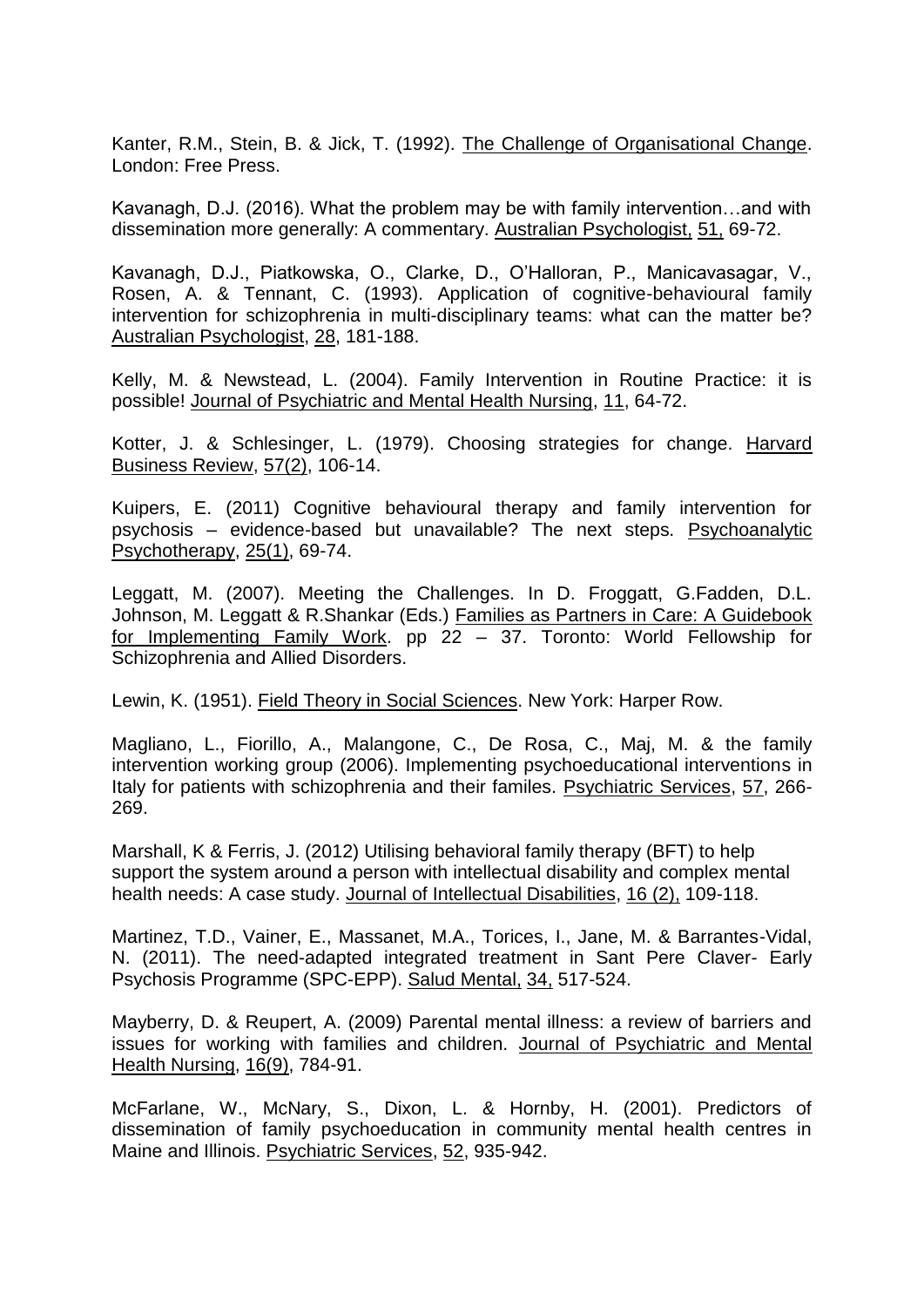Motlova, L., Dragomirecka, E., Spaniel, F., Goppoldova, E., Zalesky, R., Selepova, P., Figlova, Z. & Hoschl, C. (2006) Relapse prevention in schizophrenia: does group family psychoeducation matter? One-year prospective follow-up field study, International Journal of Psychiatry in Clinical Practice, 10(1), 38-44.

National Institute for Health and Clinical Excellence (2009) Schizophrenia: Core interventions in the treatment and management of schizophrenia in primary and secondary care (update). London: National Institute for Health and Clinical Excellence. Available from: [www.nice.org.uk](http://www.nice.org.uk/)

National Institute for Health and Care Excellence (2014). Psychosis and schizophrenia in adults: treatment and management. CG178. London: National Institute for Health and Care Excellence.

Onwumere, J., Grace, S. & Kuipers, E. (2016). Delivering cognitive-behavioural family interventions for schizophrenia. Australian Psychologist, 51, 52-61.

Palmer, C. & Fenner, J. (1999). Getting the message across: Review of research and theory disseminating information within the NHS. London: Gaskell.

Pharoah, F., Mari, J. J., Rathbone, J. & Wong, W. (2010). Family intervention for schizophrenia. Cochrane Database of Systematic Reviews, 12, DOI: 10.1002/14651858.CD000088.pub3.

Pitschel-Walz, G., Leucht, S., Bäuml, J., Kissling, W. and Engel, R.R. (2001). The Effect of Family Interventions on Relapse and Rehospitalisation in Schizophrenia – a Meta-analysis. Schizophrenia Bulletin, 27, 73-92.

Prytys, M., Garety, P.S., Jolley, S., Onwumere, J. & Craig, T. (2011) Implementing the NICE guideline for schizophrenia recommendations for psychological therapies: a qualitative analysis of the attitudes of CMHT staff. Clinical Psychology and Psychotherapy, 18(1), 48-59.

Repper, D. & Brooker, C. (2002). Avoiding the washout: Developing the organisational context to increase the uptake of evidence-based practice for psychosis. Northern Centre for Mental Health Publication Series.

Rogers, E.M. (1976). New product adoption and diffusion. Journal of Consumer Research, 2, 290-301.

Rogers, E. M. (1995). Diffusion of Innovations. (4<sup>th</sup> ed.) New York: Free Press.

Roth, A.D. & Pilling, S. (2013). A competence framework for psychological interventions with people with psychosis and bipolar disorder. Research Department of Clinical, Educational and Health Psychology, UCL. [http://www.ucl.ac.uk/clinical](http://www.ucl.ac.uk/clinical-psychology/CORE/Docs/Working%20with%20Psychosis%20and%20Bipolar%20Disorder%20background%20document%20web%20version.pdf)[psychology//CORE/Docs/Working%20with%20Psychosis%20and%20Bipolar%20Dis](http://www.ucl.ac.uk/clinical-psychology/CORE/Docs/Working%20with%20Psychosis%20and%20Bipolar%20Disorder%20background%20document%20web%20version.pdf) [order%20background%20document%20web%20version.pdf](http://www.ucl.ac.uk/clinical-psychology/CORE/Docs/Working%20with%20Psychosis%20and%20Bipolar%20Disorder%20background%20document%20web%20version.pdf)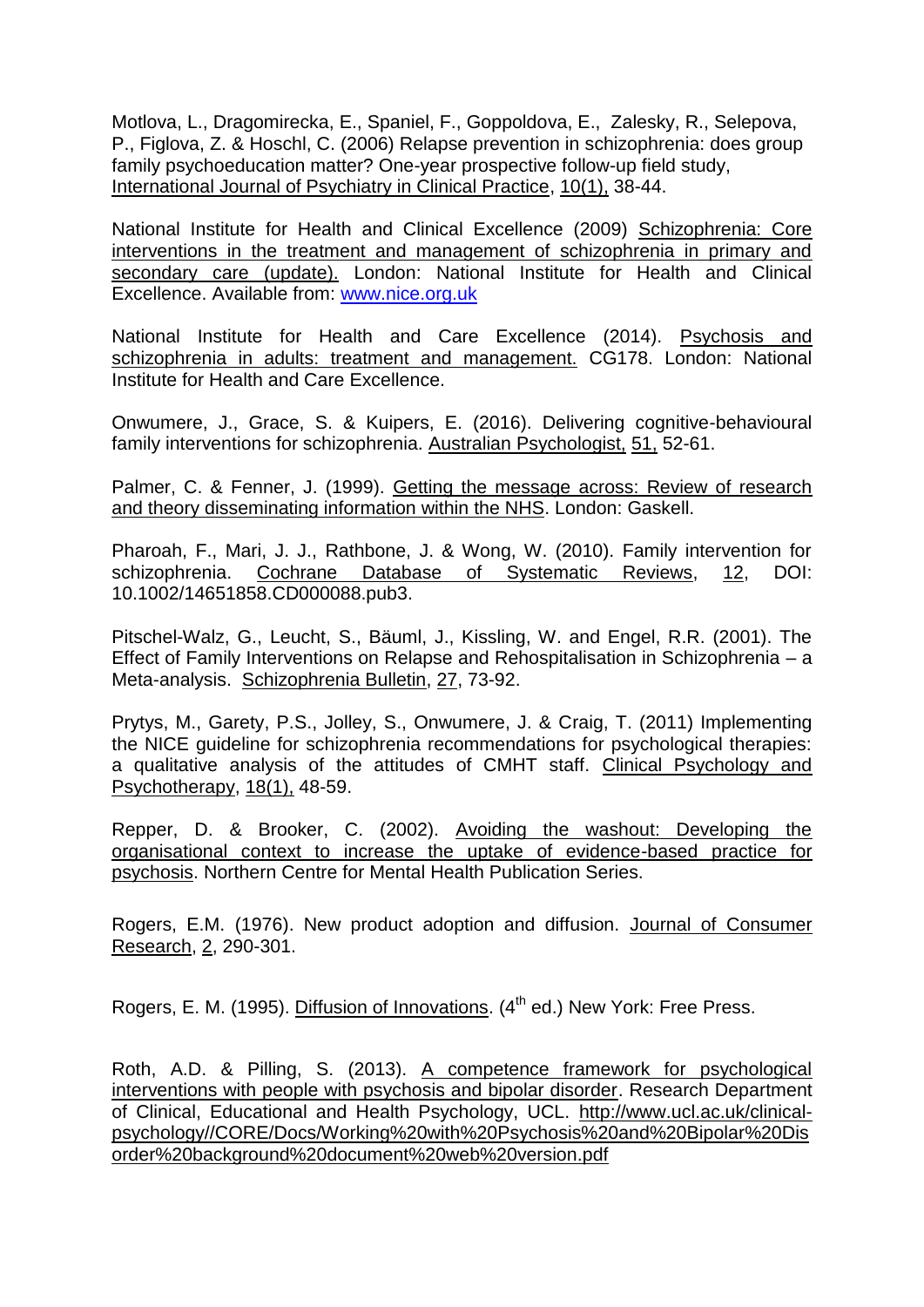Rowlands, P. (2004). The NICE schizophrenia guidelines: the challenge of implementation. Advances in Psychiatric Treatment, 10, 403-412.

Sin, J., Livingstone, S., Griffiths, M. & Gamble, C. (2014) Family intervention for psychosis: Impact of training on clinicians' attitudes, knowledge and behaviour. Psychosis: Psychological, Social and Integrative Approaches, 6:2, 128-142, DOI: 10.1080/17522439.2013.806569.

Smith, G. & Velleman, R. (2002). Maintaining a family work service for psychosis service by recognising and addressing the barriers to implementation. Journal of Mental Health, 11, 471-179.

Smith, G., Gregory, K. & Higgs, A. (2007). An integrated approach to family work for psychosis: a manual for family workers. London: Jessica Kingsley Publishers.

Stain, H.J., Mawn, L., Common, S., Pilton, M. & Thompson, A. (2017). Research and practice for ultra-high risk for psychosis: A national survey of early intervention in psychosis services in England. Early Intervention in Psychiatry.

Stanbridge, R.L., Burbach, F.R., Lucas, A.S. & Carter, K. (2003). A study of families' satisfaction with a family interventions in psychosis service in Somerset. Journal of Family Therapy, 25, 181-204.

Stanbridge, R.I. & Burbach, F.R. (2007) Developing family inclusive mainstream mental health services. Journal of Family Therapy, 29:21-43

Woodhams, P. (2007). Involving and training carers: Part 2. In D. Froggatt, G.Fadden, D.L. Johnson, M. Leggatt & R.Shankar (Eds.) Families as Partners in Care: A Guidebook for Implementing Family Work. pp 65 – 75. Toronto: World Fellowship for Schizophrenia and Allied Disorders.

Woodside, B., Halpert, B. & Dimitropoulos, G. (2015). Implementing behavioural family therapy in complex settings. In: Loeb, K.l., Grange, D.L. & Lock, J. Ed. Family therapy for adolescent eating and weight disorders. Sussex: Taylor & Francis Group.

Ywye, L. & McClenahan, T. (2000). Getting better with evidence: experience of putting evidence into practice. London: King's Fund.

## **RESOURCES**

Many of the articles in the reference list offer useful resources. Probably the best starting point to guide readers, and provide an overview of issues is the publication :